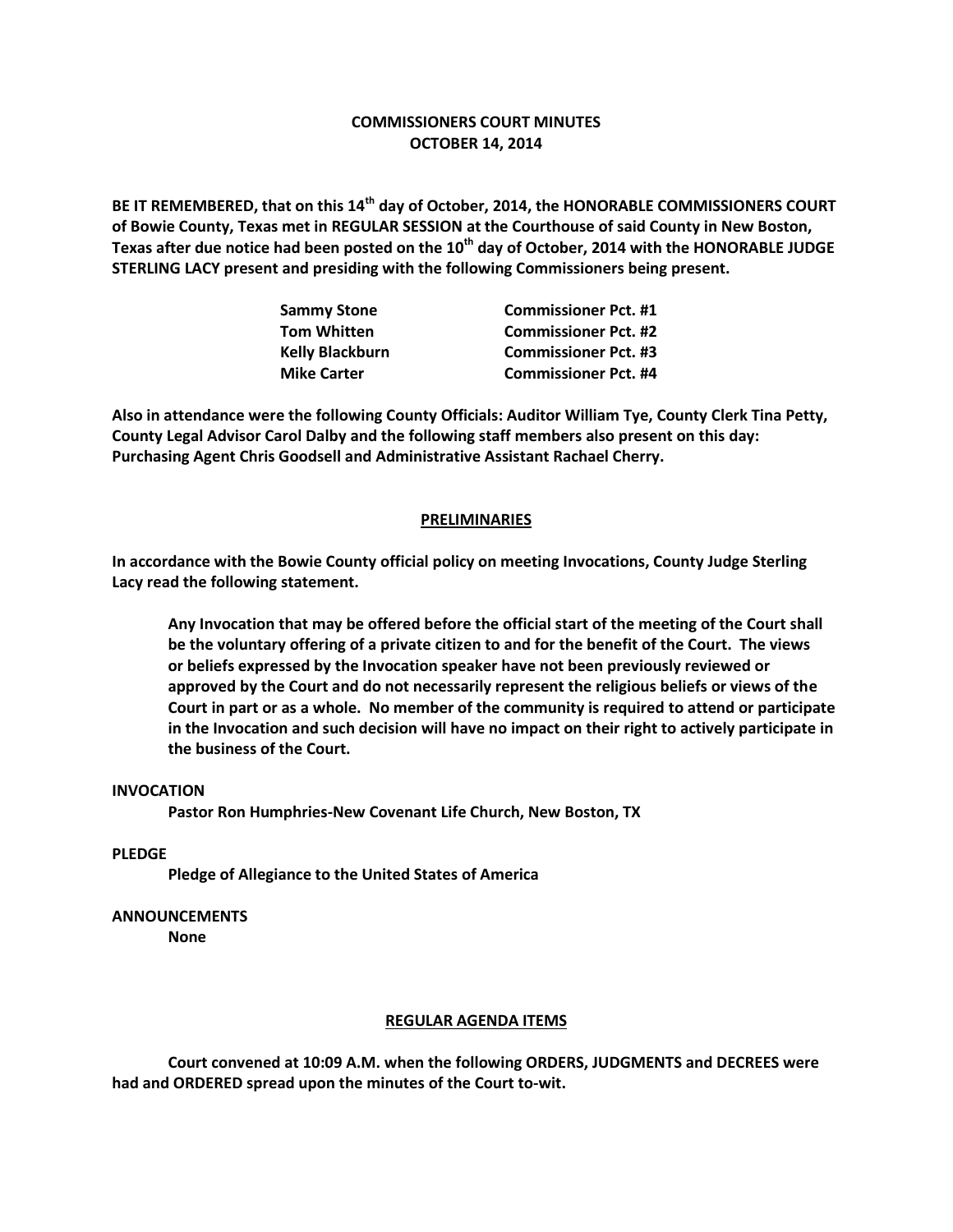- **Item 1: Public Comments were made by Emily Sabo, Texarkana, TX; Gabe Tarr, New Boston, TX; Toni Barron, Simms, TX and J.P. Welsh, Texarkana, TX.**
- **Item 2: There was no Commissioners Court response to Public Comments.**
- **Item 3: On this 14th day of October, 2014, a motion was made by Judge Lacy and duly second by Commissioner Kelly Blackburn to amend the budget for the Highway Patrol Department, which is Department 580 and the Line Item 103, Salary & Wages-Deputy Assistant be raised by \$2891.32 and the increase that will cause in taxes and retirement, and that we also amend Line Item 580-420, Telephone, by an initial \$128.00 and this money be taken out of the Fund Balance that we reported on the Summary Expense Sheet. Motion was put to a vote and four (4) voted aye and one (1) Commissioner Sammy Stone opposed. Motion carried.**
- **Item 4: On this 14th day of October, 2014, there was no action taken regarding the update received on the Hwy 82 project from Mr. John Goodwin of Lochner.**
- **Item 5: On this 14th day of October, 2014, a motion was made by Commissioner Sammy Stone and duly second by Commissioner Mike Carter to approve the Quarterly Report from Robbie Caudle, Precinct 5 Constable. Motion was put to a vote and all voted aye and none opposed. Motion carried.**
- **Item 6: On this 14th day of October, 2014, a motion was made by Commissioner Sammy Stone and duly second by Commissioner Mike Carter to table, until the next Commissioners Court meeting to give our Legal Counsel time to review (Boiler Lease for Bi-State Criminal Justice Center-expense previously approved by Commissioners Court). Motion was put to a vote and all voted aye and none opposed. Motion carried.**
- **Item 7: On this 14th day of October, 2014, there was no action taken to approve Sheriff Prince's request for payment of the \$1000 insurance deductible for repairs to Deputy Gibson's car.**
- **Item 8: On this 14th day of October, 2014, a motion was made by Commissioner Sammy Stone and duly second by Commissioner Tom Whitten to approve the Bowie County Investment Policy as submitted. Motion was put to a vote and all voted aye and none opposed. Motion carried.**
- **Item 9: On this 14th day of October, 2014, a motion was made by Commissioner Sammy Stone and duly second by Commissioner Mike Carter to bring back to the table to approve an Interlocal Agreement between the City of New Boston and Bowie County for Dispatch Services. Motion was put to a vote and all voted aye and none opposed. Motion carried.**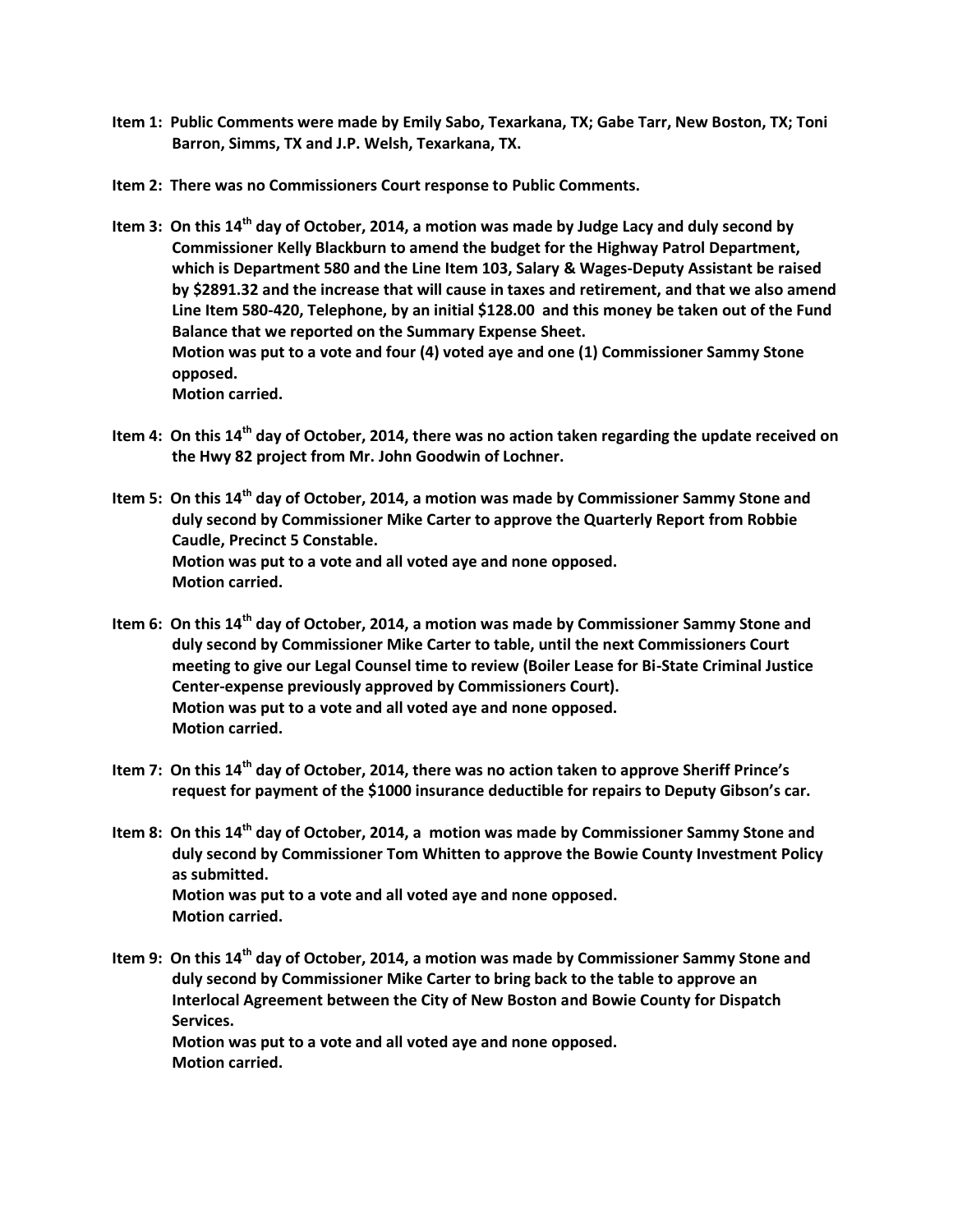- **Item 10: On this 14th day of October, 2014, a motion was made by Commissioner Sammy Stone and duly second by Commissioner Mike Carter to table agenda Item #10 (approve an Interlocal Agreement between the City of New Boston and Bowie County for Dispatch Services). Commissioner Sammy Stone-yes Commissioner Mike Carter-yes Judge Lacy-yes Commissioner Tom Whitten-no Commissioner Kelly Blackburn-no Motion was put to a vote and three (3) voted yes and two (2) voted no. Motion carried.**
- **Item 11: On this 14th day of October, 2014, a motion was made by Commissioner Kelly Blackburn and duly second by Commissioner Tom Whitten to approve an Interlocal Agreement between the City of New Boston and Bowie County for Volunteer Fire Dept. Services. Motion was put to a vote and all voted aye and none opposed. Motion carried.**
- **Item 12: On this 14th day of October, 2014, a motion was made by Commissioner Kelly Blackburn and duly second by Commissioner Tom Whitten to approve to pay for the flu shots for all County employees. Motion was put to a vote and four (4) voted aye and one (1) Judge Lacy opposed. Motion carried.**
- **Item 13: On this 14th day of October, 2014, a motion was made by Commissioner Sammy Stone and duly second by Commissioner Kelly Blackburn to give Mr. Tye the authority to appoint a committee to develop guidelines and data information to protect the personnel employees from identity theft. Motion was put to a vote and all voted aye and none opposed. Motion carried.**
- **Item 14: On this 14th day of October, 2014, a motion was made by Commissioner Mike Carter and duly second by Commissioner Sammy Stone to reappoint Michael Burke for a two (2) year term to the Bowie County Housing Authority which basically covers the 27 unit complex in Wake Village. Motion was put to a vote and all voted aye and none opposed. Motion carried.**
- **Item 15: On this 14th day of October, 2014, a motion was made by Commissioner Kelly Blackburn and duly second by Commissioner Mike Carter to approve the budget adjustments (line item transfers). Motion was put to a vote and all voted aye and none opposed. Motion carried.**
- **Item 16: On this 14th day of October, 2014, a motion was made by Commissioner Sammy Stone and duly second by Commissioner Tom Whitten to approve the payment of accounts payable list as submitted by the Auditor. Motion was put to a vote and all voted aye and none opposed. Motion carried.**